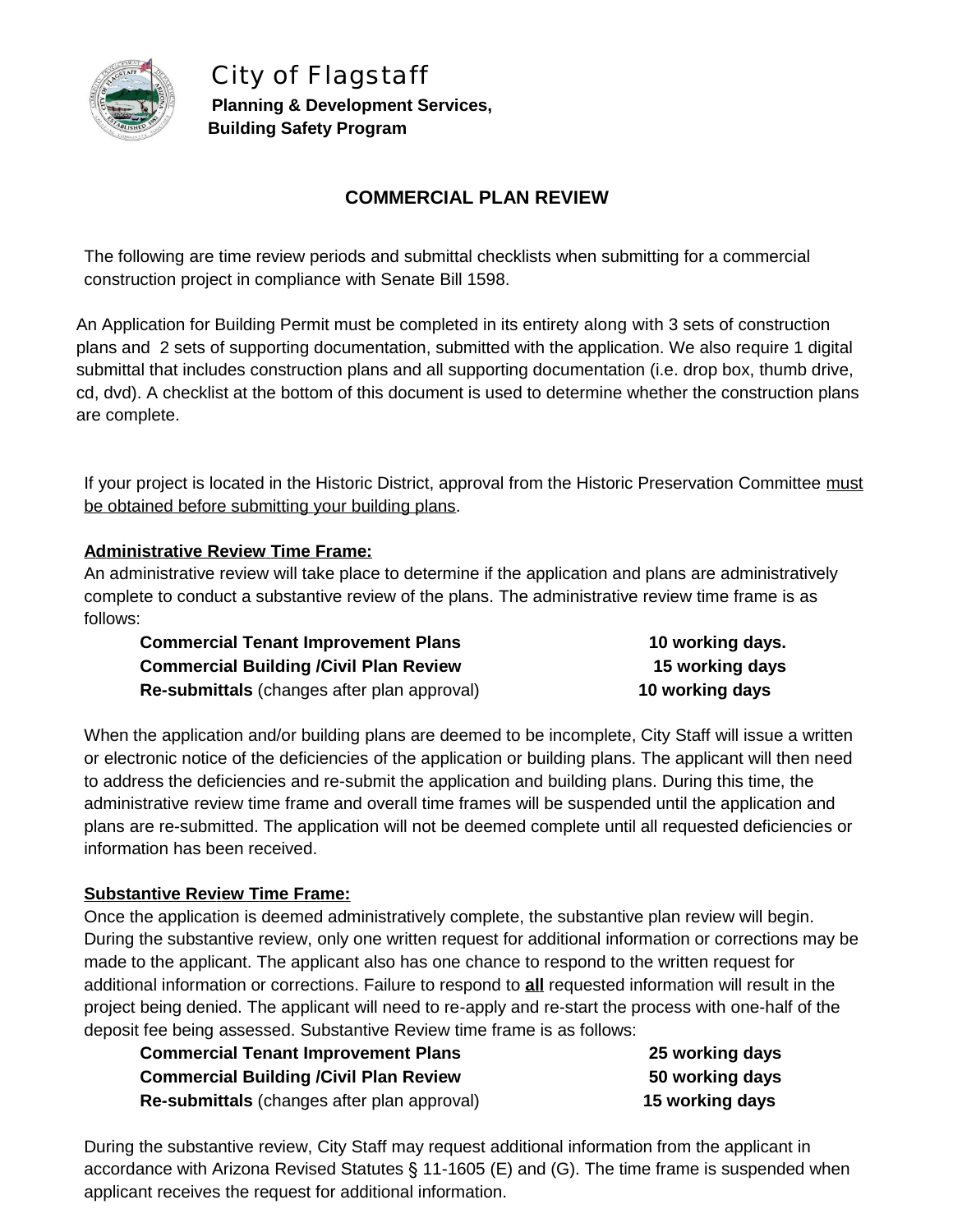### **Overall Time Frame:**

**Commercial Tenant Improvement Plans 35 working days Commercial Building /Civil Plan Review 65 working days Re-submittals** (changes after plan approval) **25 working days**

Additional request for time extension of 25% for the substantive plan review may be requested from the applicant in accordance with Arizona Revised Statutes § 11-1605 (H).

Any application that remains incomplete for a period of 180 days will be denied as incomplete and **all deposits are non-refundable.**

# **Commercial Plan Submittal for Administrative Review**

Plans submitted for a building permit will be reviewed in 2 stages. Stage 1 will be an administrative completeness review to check that plans are complete enough to conduct a thorough code review. Stage 2 is a substantive review which is a review for code compliance. There can be *no* deferred submittals.

#### **Applicant shall have approval document from the Historical Preservation Commission when project is located in the Historical Preservation District prior to submittal of construction plans.**

**Application:** *Must be filled out completely*

**Construction Drawings**: *3 complete sets are to be submitted*

- Standard Code Summary Block on the cover sheet (occupancy type, type of construction, occupant loads, Fire sprinklers, square footage figures)
- Plans are sealed per A.R.S 32-143 if over 3,000 sq. ft., 20 occupants, or structural members greater than 20 feet.
- Scope of work to be covered by permit application.
- Construction Drawings to an architectural scale (1/4 = 1' and  $\frac{y}{z}$  =1' etc.) min. 1/8" = 1'. (Floor plan with all spaces/rooms identified, elevation drawings, stair sections with details, interior wall construction, types and fire rating, exterior wall construction details, accessibility into building & bathrooms, exit paths & distances.
- Site plan drawn to engineering scale (1:10 or 1:20 etc.) w/parcel boundaries and dimensions and contour lines (for new building or additions) finished floor elevation(s) all existing trees.
- Building footprint is clearly defined.
- Driveways, parking lot layout, COF & ADA req. and pedestrian facilities/sidewalks
- All utility services and lines to the building(s) are to be shown
- **Landscape plans with irrigation and resource protection shown**
- Floor plan with each room labeled for its intended use
- **Elevation drawings as applicable for new construction**
- Structural plans with section details (foundation plan, 2 sets of engineering calculations
- Floor framing plan, (with 2 sets of truss specifications when applicable)
- Roof framing plan, (with 2 sets of truss specifications when applicable)
- 3 sets of the soils report (when applicable)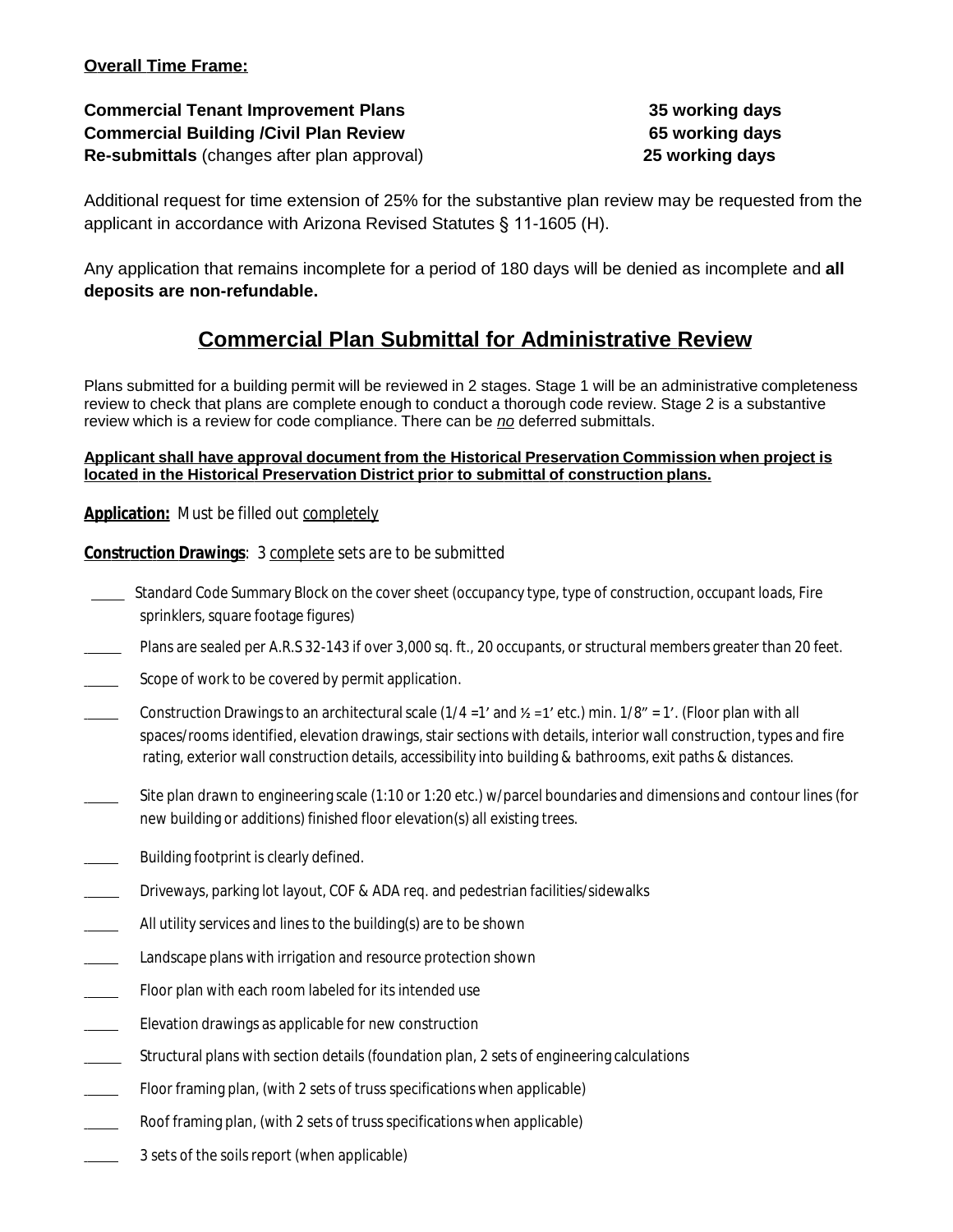- Plumbing plans with isometrics and details, water & building drain calcs, gas line calcs., fixture specifications, existing and new fixtures
- Mechanical plans and details(HVAC return/supply locations, type of duct material, calcs., outdoor ventilation calcs., appliance specifications, mechanical energy compliance certificate with signature)
- Electrical plans and details (single line diagram, fault current calcs., panel schedule and HR run schedule, new and existing circuits, type(s) of conduit & sizes, wire size and insulation types, Interior Lighting Compliance Certificate with signature.
- Approval documentsfrom Coconino County Health Dept. for restaurants, medical marijuana facilities, pools, or other areas requiring their approval.

### **Demolition Plans**

- Plans are sealed by an Arizona Registrant.
- Thorough inspection report of facility or affected area by an AHERA (Asbestos Hazard Emergency Response Act) Certified Building Inspector
- Site plan for full structure demo or a floor plan providing interior, exterior, demolition, renovation activities. Plans need to show existing and new areas with demolition clearly defined.
- ADEQ and NESHAP reports, if applicable

### **Tenant Improvement Plans**

- Standard Code Summary Block on the cover sheet (occupancy type, type of construction, occupant loads, Fire sprinklers, square footage figures)
- Plans are sealed per A.R.S 32-143 if over 3,000 sq. ft., or 20 occupants, or structural members greater than 20 feet.
- Scope of work to be covered by permit application.
- Construction Drawings to an architectural scale ( $1/4 = 1'$  and  $\frac{1}{2} = 1'$  etc.) min.  $1/8'' = 1'$ . (Floor plan with all spaces/rooms identified, elevation drawings, stair sections with details, interior wall construction, types and fire rating, exterior wall construction details, accessibility into building & bathrooms, exit paths & distances).
- Vicinity map at a minimum for Tenant Improvement projects
- Existing floor plan and proposed floor plan with each room labeled for its intended use.
- Elevation drawings as applicable for any exterior work
- Floor framing plan, if adding mezzanine or second floor (with 2 sets of truss specifications when applicable)
- Wall framing plan, (with approved fire rated assemblies when required)
- Roof framing plan, (with 2 sets of truss specifications when applicable)
- Structural plans with 2 sets of engineering calculations for any structural changes or additions or repairs
- Foundation plan if adding any structural support
- Plumbing plans with isometrics and details, water & building drain calcs., gas line calcs, fixture specifications, new and existing fixtures.
	- Mechanical plans and details(HVAC return/supply locations, type of duct material, fixture specifications, outside air ventilation calculations, appliance specifications, mechanical energy compliance certificate with signature)